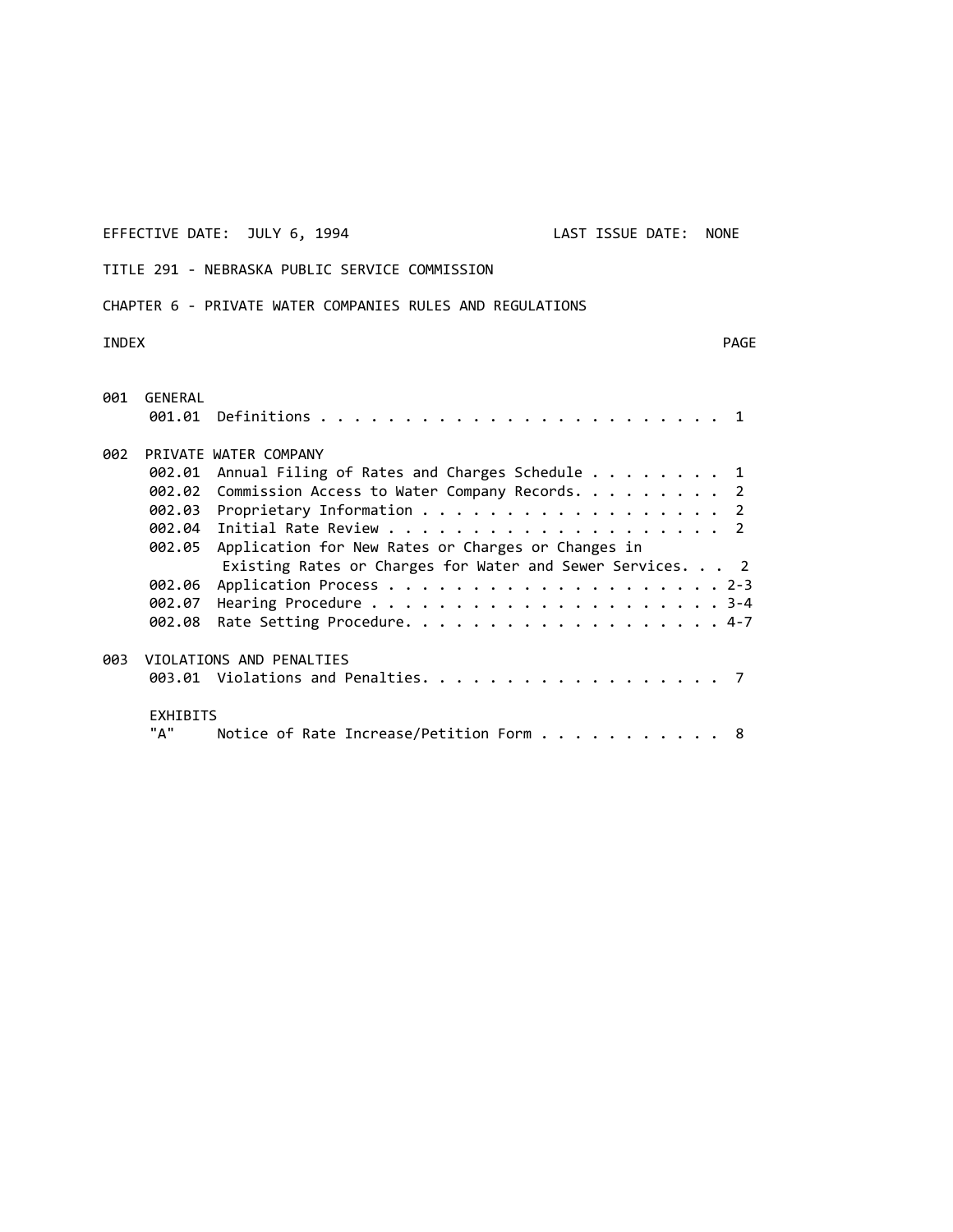# EFFECTIVE DATE: JULY 6, 1994 LAST ISSUE DATE: NONE

TITLE 291 ‐ NEBRASKA PUBLIC SERVICE COMMISSION

# CHAPTER 6 ‐ PRIVATE WATER COMPANIES RULES AND REGULATIONS

INDEX

| <b>SUBJECT</b>           | <b>STATUTORY</b><br>AUTHORITY | CODE<br>SECTION |  |
|--------------------------|-------------------------------|-----------------|--|
| GENERAL                  | 75-1002                       | 001             |  |
| PRIVATE WATER COMPANY    | 75-1003 to 75-1010            | 002             |  |
| VIOLATIONS AND PENALTIES | 75-1011 to 75-1012            | 003             |  |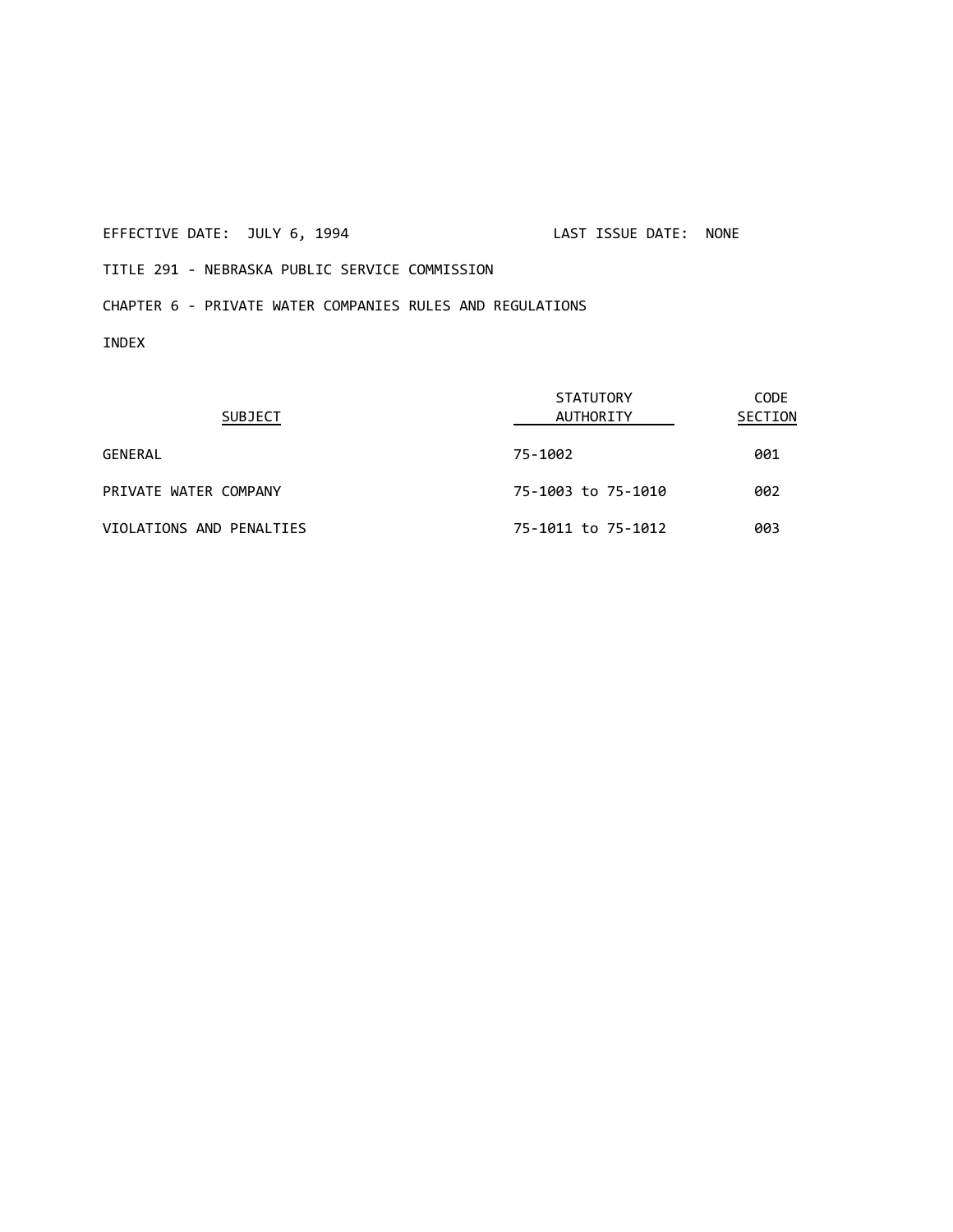TITLE 291 ‐ NEBRASKA PUBLIC SERVICE COMMISSION

CHAPTER 6 ‐ PRIVATE WATER COMPANIES RULES AND REGULATIONS

### 001 GENERAL:

001.01 Definitions: As used in this chapter unless the context other‐ wise requires.

> 001.01A Private Water Company: A privately owned entity organized for the purpose of furnishing water for domestic use, sewer services or both to the public, cities, villages, special districts, or other political subdivisions but shall not include (a) any entity that furnishes water for domestic use or sewer services to a mobile home park; (b) bottled water suppliers; or, (c) any group of property owners who cooperatively own a water well for the sole purpose of providing water for domestic use to their property if each owner has an equal vote in determining the rates charged for the water.

001.01B Commission: The Nebraska Public Service Commission.

001.01C Customer: Any person, firm, partnership, corporation, municipality, cooperative, organization, governmental agency or any other entity provided with water or sewer service by a pri‐ vate water company.

001.01D Proprietary Information: Any information that is intended solely for the use of persons authorized by a company and not for general disclosure.

001.01E Tariff: The schedule of rates, charges, classifications, and rules and regulations which are filed with the Com‐ mission by the private water company.

#### 002 PRIVATE WATER COMPANY:

002.01 On or before July 1 of each year, each private water company shall file a schedule of its rates and charges with the Commission and shall certify to the Commission the number of customers it serves.

002.02 The Commission and its agents shall be entitled access to all books, records, and other information of a private water company which may be necessary for the Commission to determine whether it may exercise regulatory authority.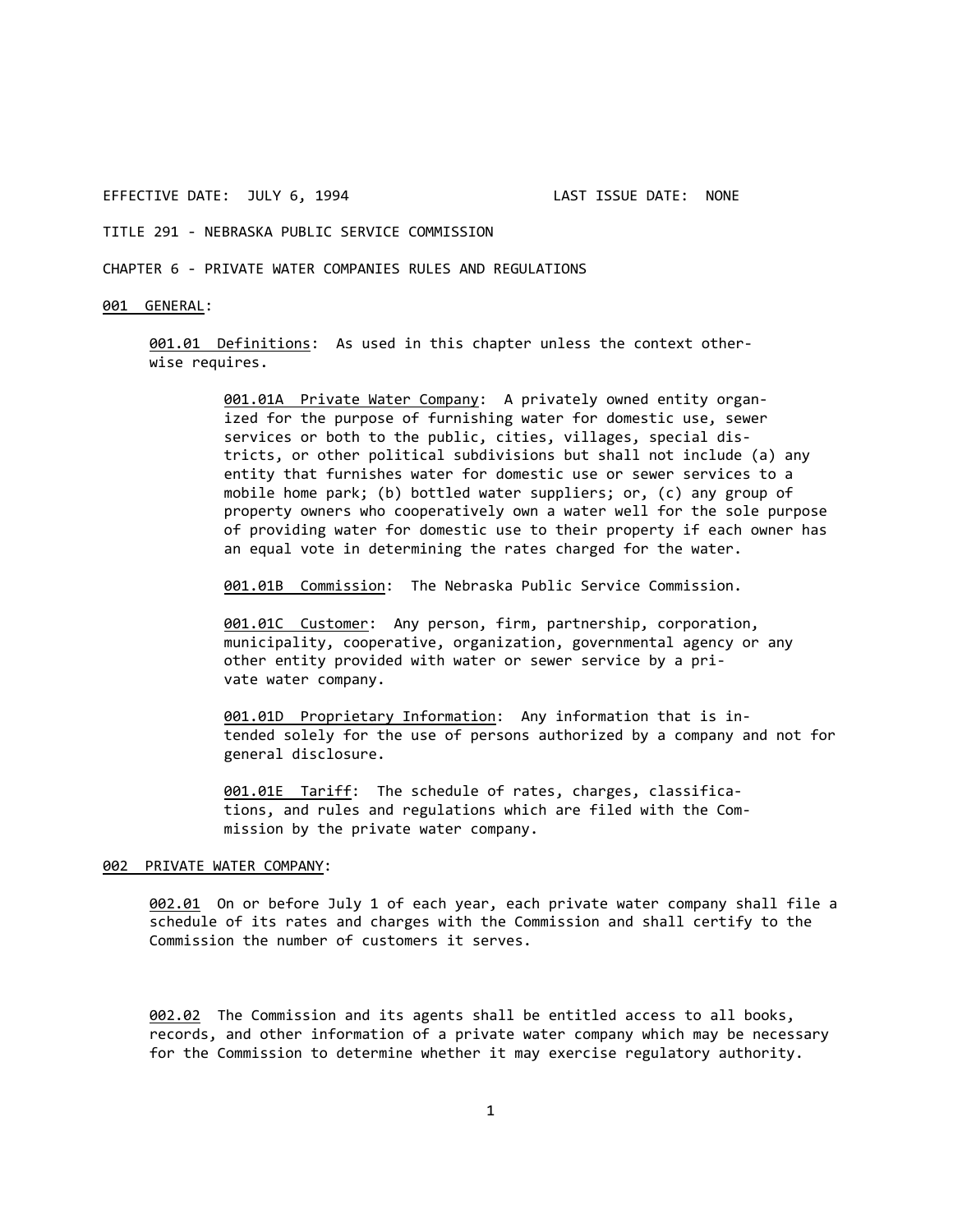TITLE 291 ‐ NEBRASKA PUBLIC SERVICE COMMISSION

CHAPTER 6 ‐ PRIVATE WATER COMPANIES RULES AND REGULATIONS

002.03 The Commission shall maintain safeguards for the protection of proprietary information, included but not limited to, protective orders and limited distribution of the proprietary information.

002.04 Initial Rate Review: Within ninety (90) days after July 1, 1994, a petition may be filed with the Commission requesting a review of the established rates and charges. The petition shall be signed by at least twenty-five percent (25%) of the private water company's custo‐ mers.

002.05 Application for New Rates or Charges or Changes in Existing Rates or Charges for Water or Sewer Service: A private water company which proposes to change any of its rates or charges shall provide sixty (60) days notice to its customers and the Commission of the proposed rates or charges.

> 002.05A Prior to the effective date of the proposed rates or charges, a petition may be filed with the Commission requesting a review of the proposed rates and charges. The petition shall be signed by at least twenty‐five percent (25%) of the private water company's customers.

002.06 Application Process:

002.06A An application to increase rates shall include the information set forth below:

> 002.06A1 Testimony and exhibits of all witnesses to be called in the direct case. Amendments to filed testi‐ mony and exhibits may be made only with the permission of the Commission.

002.06A2 Balance sheet and income statement or, in lieu thereof, a statement of the assets and revenues which consti‐ tute the jurisdictional rate base and net earnings statement for the test year and any adjustments thereto.

002.06A3 If available, the latest certified audit report.

002.06A4 If available, the latest annual report to stockholders.

002.06B Notice to the Commission shall be made in writing under the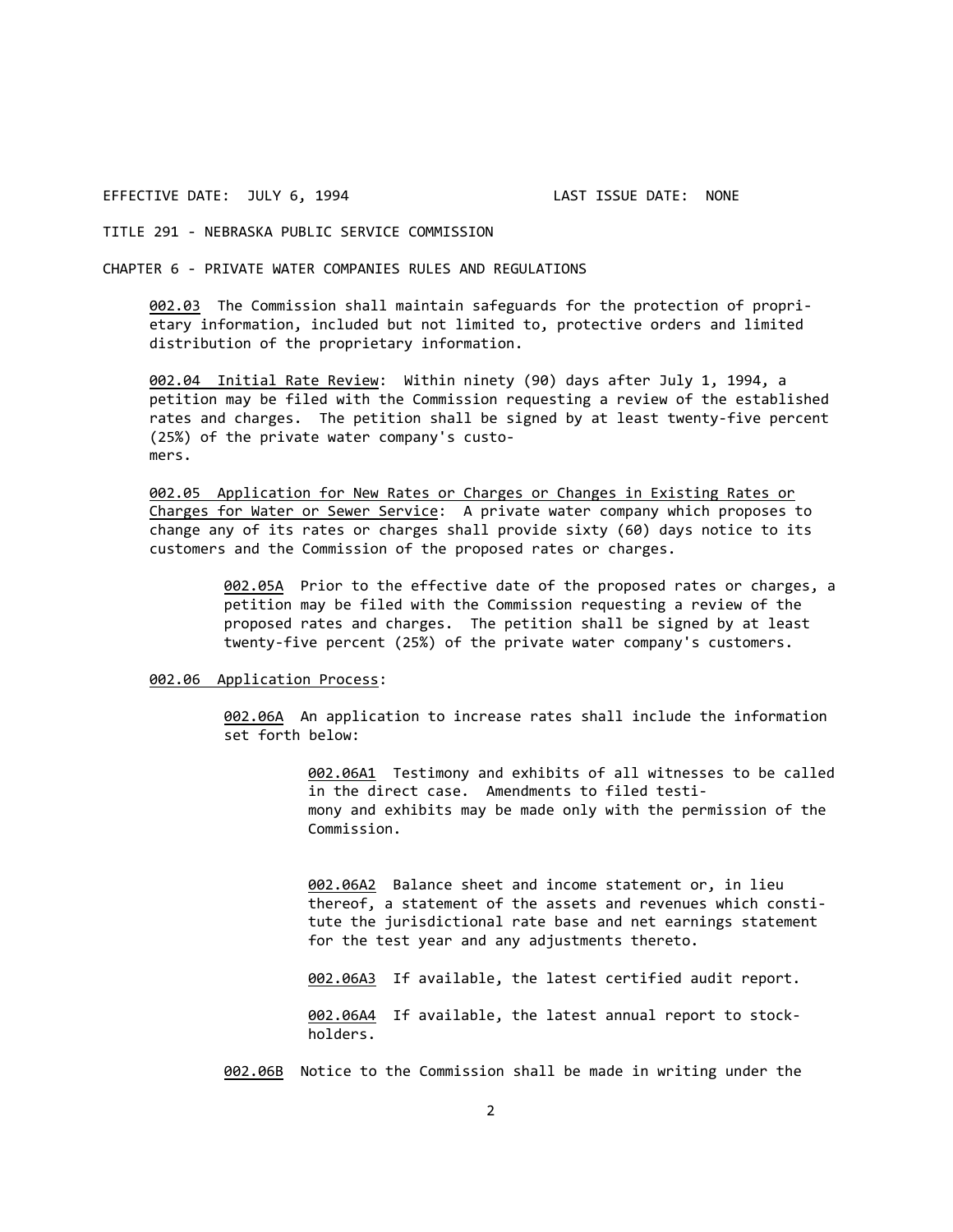# TITLE 291 ‐ NEBRASKA PUBLIC SERVICE COMMISSION

#### CHAPTER 6 ‐ PRIVATE WATER COMPANIES RULES AND REGULATIONS

signature of an officer of the private water company and shall include the present and proposed rates, the effective date of the rate increase, a list of customers as of the first day of the month in which the notice is given, and a statement that all subscribers have been notified. Notice to all affected custo‐

mers shall be in the following form:

002.06B1 Form for Notice of Proposed Rate Change: See Exhibit "A", Page 8.

002.06C The effective date of any rate increase proposed by a private water company shall not fall on a Saturday, Sunday, legal holiday or the day immediately following any of the above. Private water companies will be notified by the Commission by telephone as soon as petitions are filed, with a confirmation by letter, and shall likewise be notified by the effective date if fewer than twenty‐five percent (25%)of the customers have sub‐ mitted petitions.

#### 002.07 Hearing Procedure:

002.07A Upon receipt of a petition, the Commission shall set a time, place, and date for a public hearing to consider the established rates and charges. 002.07B The hearing shall be held within ninety (90) days after the

filing of the petition.

002.07C Notice of a hearing shall be served on customers by the Commission at least fifteen (15) days prior to the day of the hearing. This notice shall also be published by the Commission at least once a week for two successive weeks in a newspaper of general circulation in each service area affected by, or to be affected by, the proposed rates or charges with the last date of publication at least ten (10) days prior to the hearing.

002.07D At least ten (10) days prior to the hearing, the Com‐ mission shall make available for inspection, during regular office hours, all files and information gathered by it and its employees and agents relating to the matter to be heard.

002.07E Any person may appear at the hearing and present testimony, evidence, exhibits, or other information and may do so in person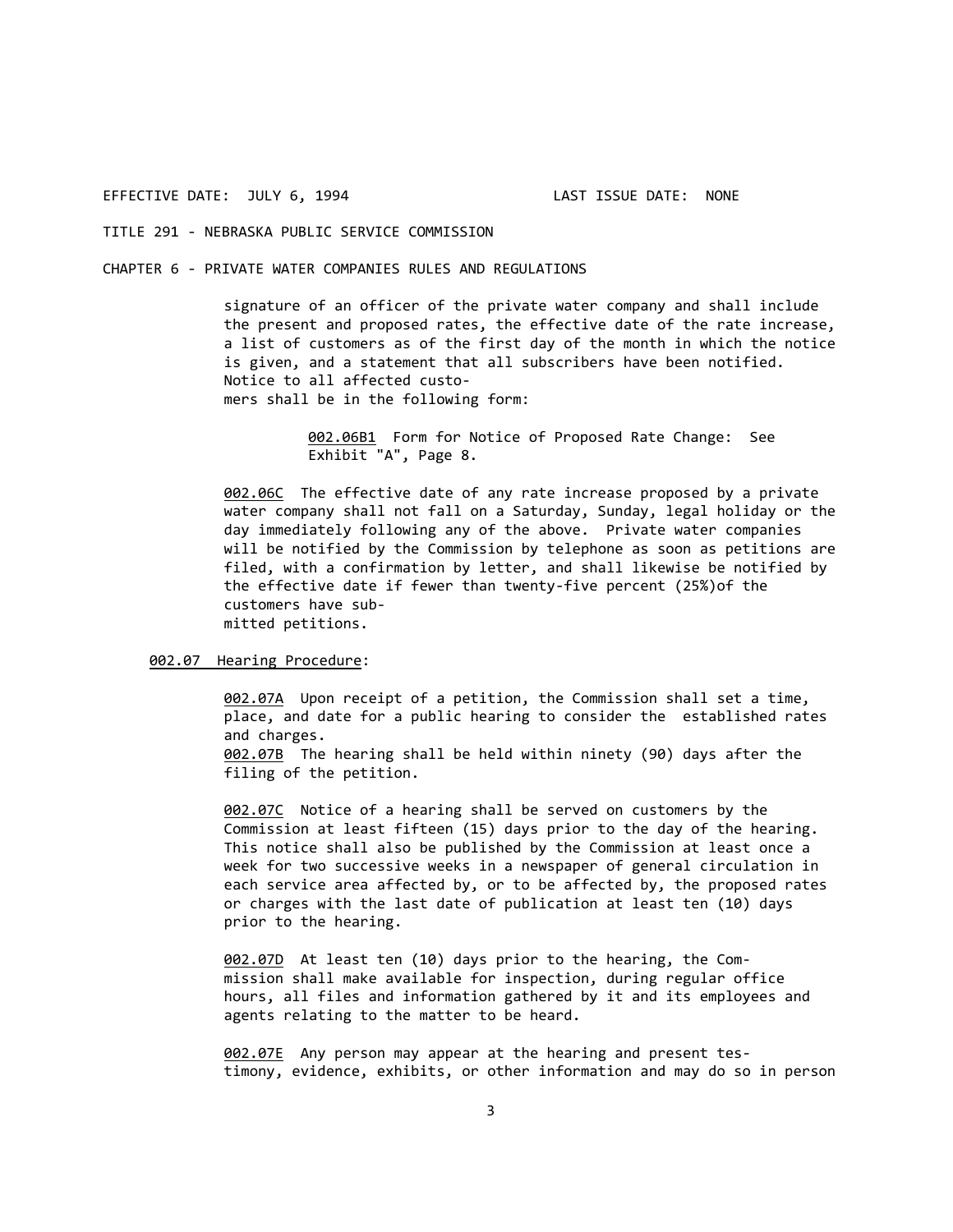# TITLE 291 ‐ NEBRASKA PUBLIC SERVICE COMMISSION

#### CHAPTER 6 ‐ PRIVATE WATER COMPANIES RULES AND REGULATIONS

or by counsel, or both, pursuant to the Rules of Commission Procedure.

#### 002.08 Rate Setting Procedure:

002.08A Following the conclusion of any hearing held pursuant to Sections 002.04 or 002.05, the Commission shall grant or deny the application considered at the hearing and, if other rates or charges are to be adopted, shall decide on any modifications to the rates or charges that the Commission considers necessary based on the evidence adduced at the hearing.

002.08B The Commission shall issue a written order outlining its findings and reasoning for its decision. The Commission's order may be appealed according to Neb. Rev. Stat. 75‐137.

002.08C If a hearing is held pursuant to a petition filed under Section 002.05, the proposed rates or charges are to become effective before a decision is made by the Commission, and the Commission ultimately denies the application, then the proposed rates or charges shall be denied retroactively and any amounts collected under the proposed rates or charges shall be refunded by the private water company. If the hearing is held pursuant to a petition filed under Section 002.04, and if the decision of the Commission modifies the established rates or charges, then the established rates or charges shall be modified as of the date of the decision and shall not be retroactive.

002.08D No rate or charge determined by the Commission may yield more than a fair return on the fair value of property used and useful in rendering service to the public.

002.08E The Commission shall not include in the basis for establishment of the rate or charge any amounts spent by the private water company for advertising or other public relations expense.

002.08F Application or tariff filing for rate increases must be based on data submitted for a recently concluded test year or for a test year consisting of at least six (6) months actual experience and not more than six (6) months estimated data, to be subject to correction or verification during the course of the proceeding considering the proposed rate increase.

002.08G Adjustments will be made to test year data to reflect change in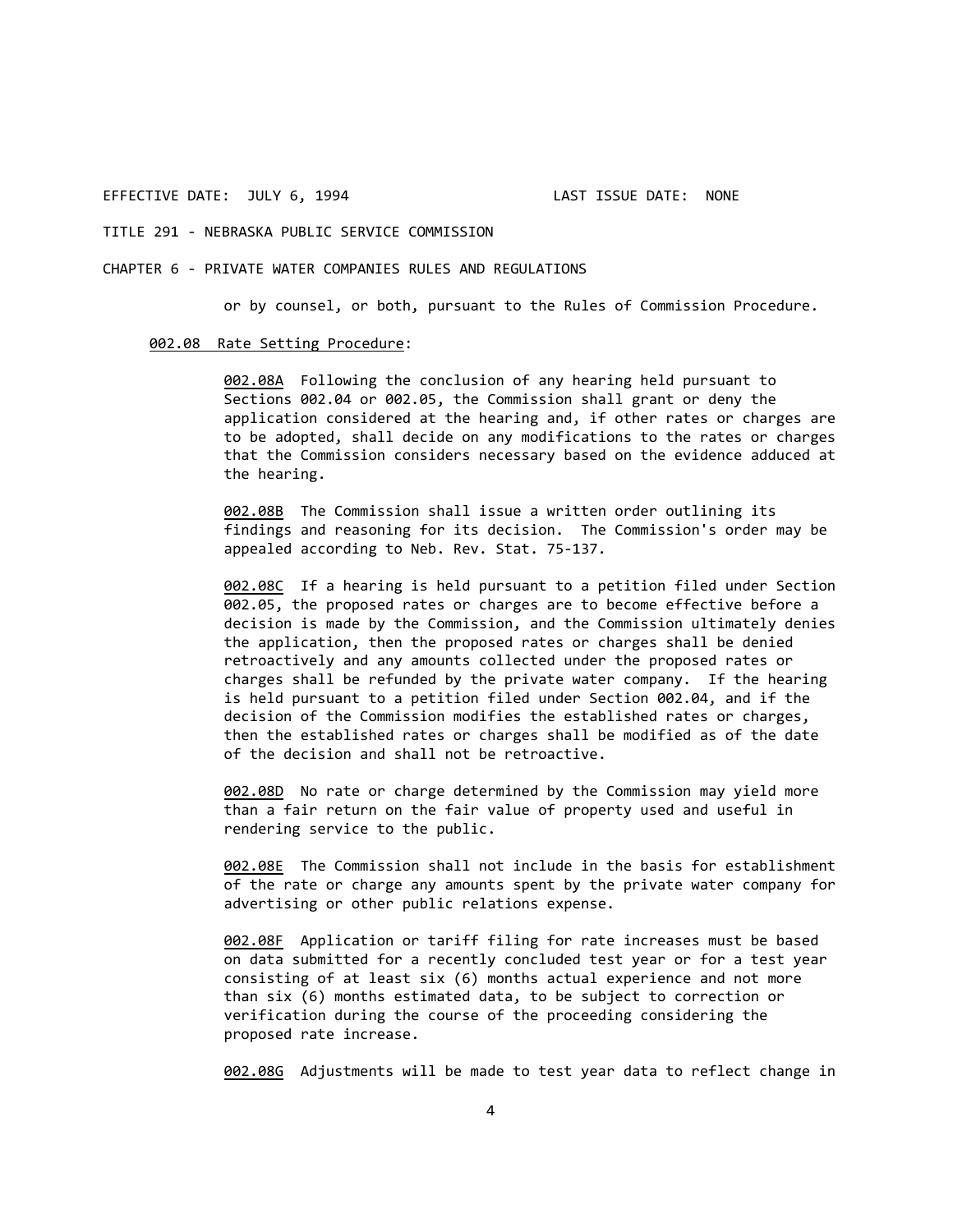# TITLE 291 ‐ NEBRASKA PUBLIC SERVICE COMMISSION

#### CHAPTER 6 ‐ PRIVATE WATER COMPANIES RULES AND REGULATIONS

costs occurring during the test year. These changes may include costs adjusted for known and measurable changes occurring within a reasonable time subsequent to the test year, and all known decreases, as well as increases.

002.08H Adjustments will also be made to eliminate the effects of abnormal or unrepresentative conditions reflected in test year data.

002.08I Adjustments for changes in test year costs will not be made unless either the changes are subject to definite computa‐ tion or reasonable estimation, or in exceptional circumstances, a cost adjustment is dictated by overriding considerations of public policy and should be allowed despite difficulties in estimations. In the case of adjustments falling within the latter category, the Commission may require periodic reporting or impose other protective conditions. In no case will an adjustment be made on the general predictions of future in creased costs.

002.08J The increase is the minimum required to assure continued, adequate, and safe service or to provide for necessary expansion to meet future requirements.

002.08K Where rate increases are sought to cover future costs associated with safety, expansion of service, improvement of service, or environmental or ecological protection, the in‐ creases will not be permitted except in instances where the costs qualify as test year adjustments within the scope of Sections 002.08F through 002.08I.

002.08L The rate increase will achieve a fair rate of return or the revenue needed to attract capital at reasonable costs, to maintain the integrity of the private water company's invest‐ ment, and not to impair its credit; such rate of return must also meet all the requirements of the Constitution, statutes of the state of Nebraska, and all decisions of the Nebraska Supreme Court with reference to such matters.

002.08M In determining an appropriate rate of return, the Commission will consider the capital structure at or near the time the applicant's increased rates will become effective. Costs of various components of capital structure ‐‐ interest on bonds, dividends on preferred stock, return on common stock ‐‐ will be computed as of that date. Adjustments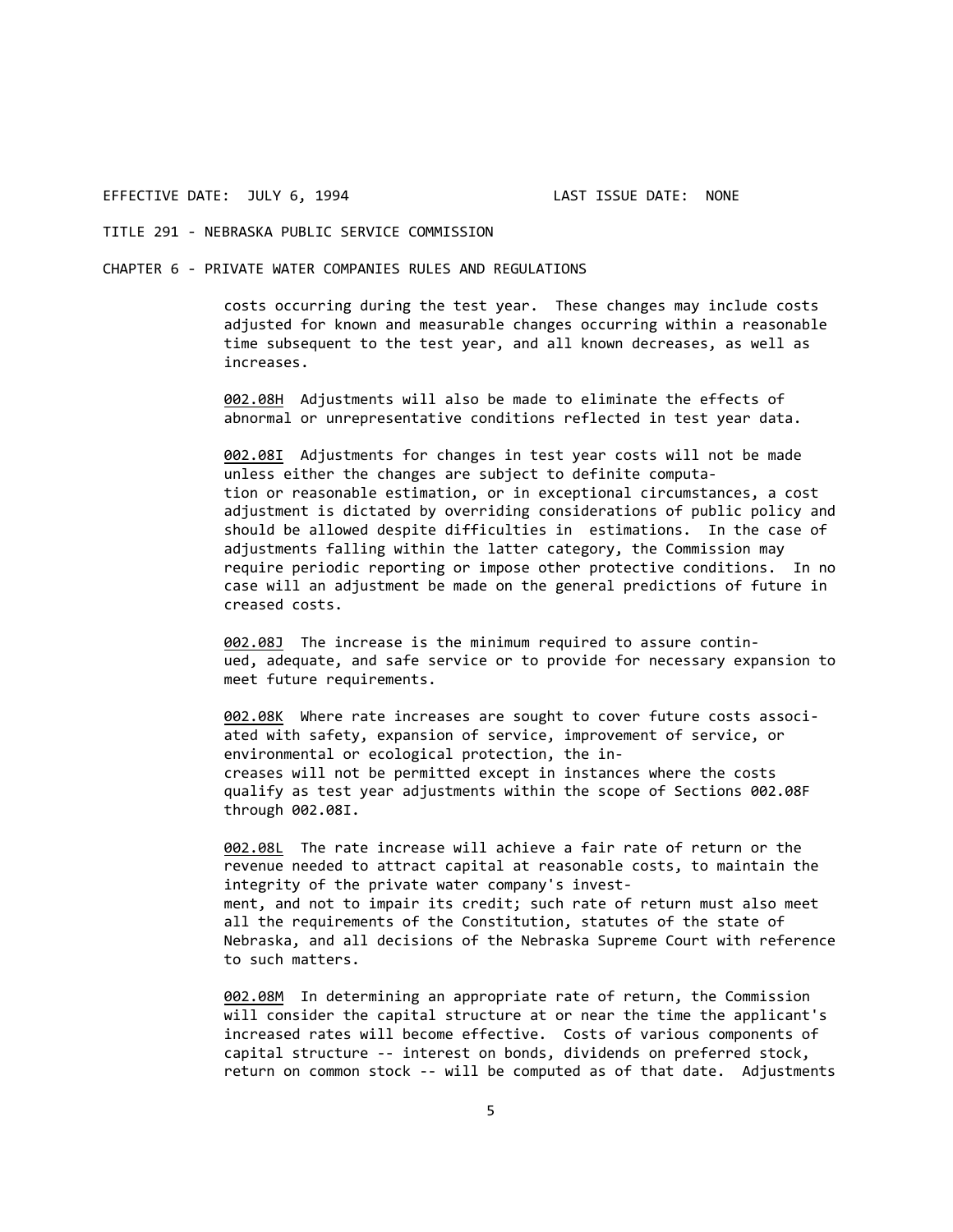# TITLE 291 ‐ NEBRASKA PUBLIC SERVICE COMMISSION

CHAPTER 6 ‐ PRIVATE WATER COMPANIES RULES AND REGULATIONS

generally will be made in the capital structure and in the costs of various types of capital in a number of situations as, for example, where adjustments are required to reflect new financings which are known to be imminent.

002.08N The rate of return or operating ratio allowed by the Commission will not reflect expectations of future inflation, but only cost‐ justified expense increases. 002.08O The rate increase takes into account expected and obtainable productivity gains, to the extent that such gains can be measured and verified.

# 003 VIOLATIONS AND PENALTIES:

003.01 Any private water company that violates any provision of the Water Service Regulation Act or any rule, regulation, or official order of the Commission shall be subject to a civil penalty of not less than fifty dollars (\$50) nor more than one thousand dollars (\$1,000) for each act of violation and for each day of violation to be recovered as follows:

> 003.01A Whenever it appears that a private water company has violated, is violating, or is threatening to violate, any pro‐ vision of the Water Service Regulation Act or any rule, regula‐ tion, or official order of the Commission, the Commission may institute a civil suit in the District Court of Lancaster County for:

> > 003.01A1 Injunctive relief to restrain the private water company from continuing the violation or threat of violation.

003.01A2 The assessment and recovery of a civil penalty as provided for in Section 003.01 of these rules.

003.01A3 Both injunctive relief and civil penalty.

003.01B On application for injunctive relief and a finding that a private water company is violating or threatening to violate any provisions of the act or any rule, regulation, or official order of the Commission, the Commission shall request that the District Court grant injunctive relief as the facts may warrant.

003.01C At the request of the Commission, the county attorney shall institute and pursue a suit in the name of the state of Nebraska for